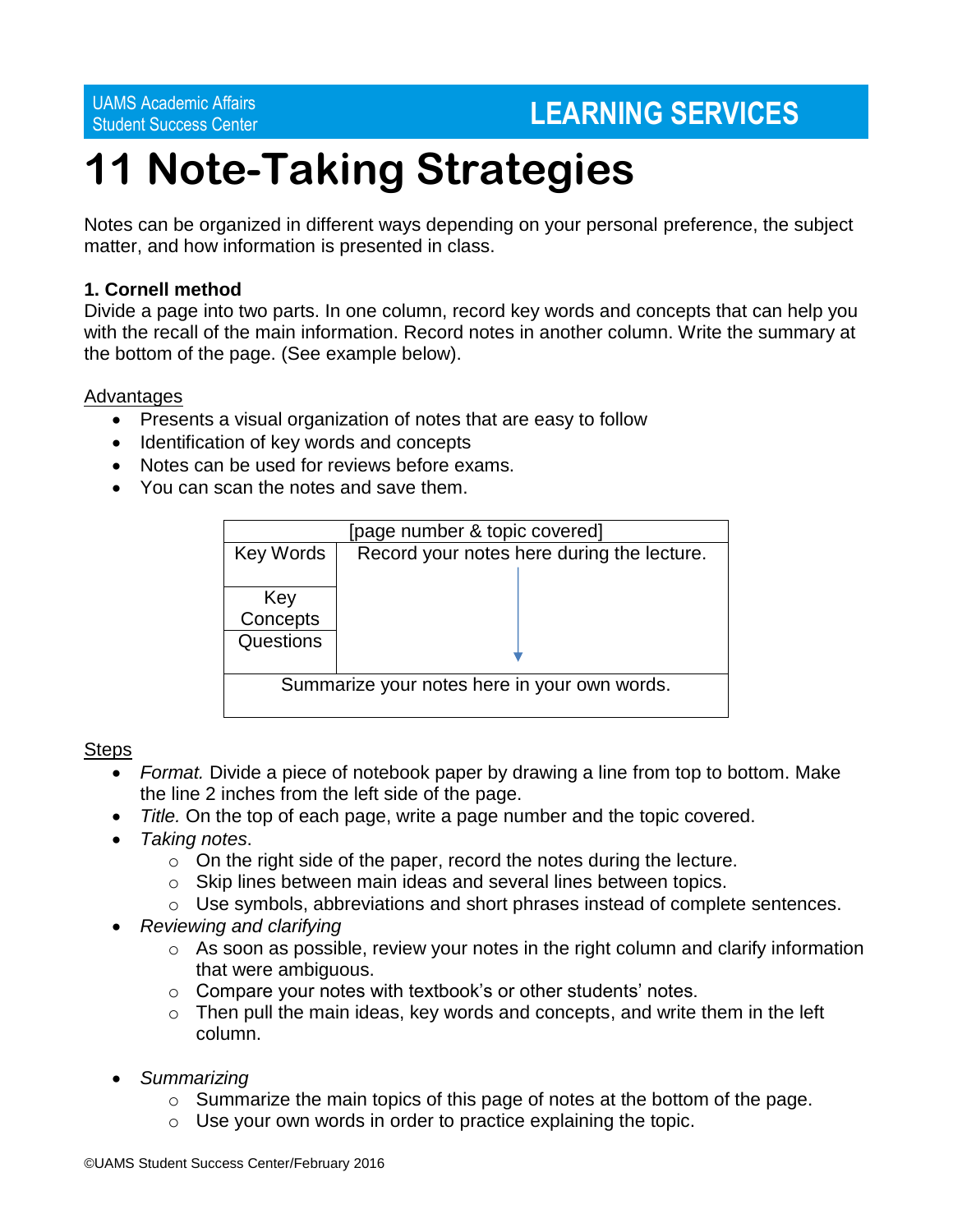# **2. Two-column method**

This method is less structured than the Cornell method. Use this method to keep track of key terms and definitions, or processes.

# Steps

- Divide the paper vertically in two columns by drawing a line from top to bottom.
- On the top of the page, write a page number and the topic that will be covered.
- In the left hand column, record very brief information, key words, ideas, and concepts.
- In the right hand column, write an explanation for each key word and concept.
- After class, review your notes in the right column and clarify any ambiguous information.
- Compare your notes with the textbook or other students' notes.
- When you study, you can add extra columns if you want to add any other relevant information.

# **3. Outlining**

This method uses a pattern of indented spaces to organize information.

# Steps

- Place major points farthest to the left.
	- o Indent each specific point to the right.
		- Level of relationship will be identified by the distance away from the major point.

# **4. Mapping Method**

This method is a graphical presentation of information. It can be used after lectures in the form of concept mapping or "mind mapping". Check out the step-by-step guide titled [How to](http://studentsuccess.uams.edu/wp-content/uploads/2016/07/How-to-Construct-a-Concept-Map.pdf)  [Construct a Concept Map.](http://studentsuccess.uams.edu/wp-content/uploads/2016/07/How-to-Construct-a-Concept-Map.pdf)

# Advantages

This method visually helps with an understanding a big picture and relationships between concepts.

# **Disadvantages**

It is difficult to create a concept map during a lecture.

# **5. Shrinking notes** (also called "chunking")

This method is helpful for making detailed notes more manageable and easier to review.

# **Steps**

- For each paragraph of your notes, summarize notes in one or two words, or a short phrase.
- Then, think how you can organize your notes in chunks around major thoughts or concepts.
- Write these major topics in the left column (similar to the Cornell method)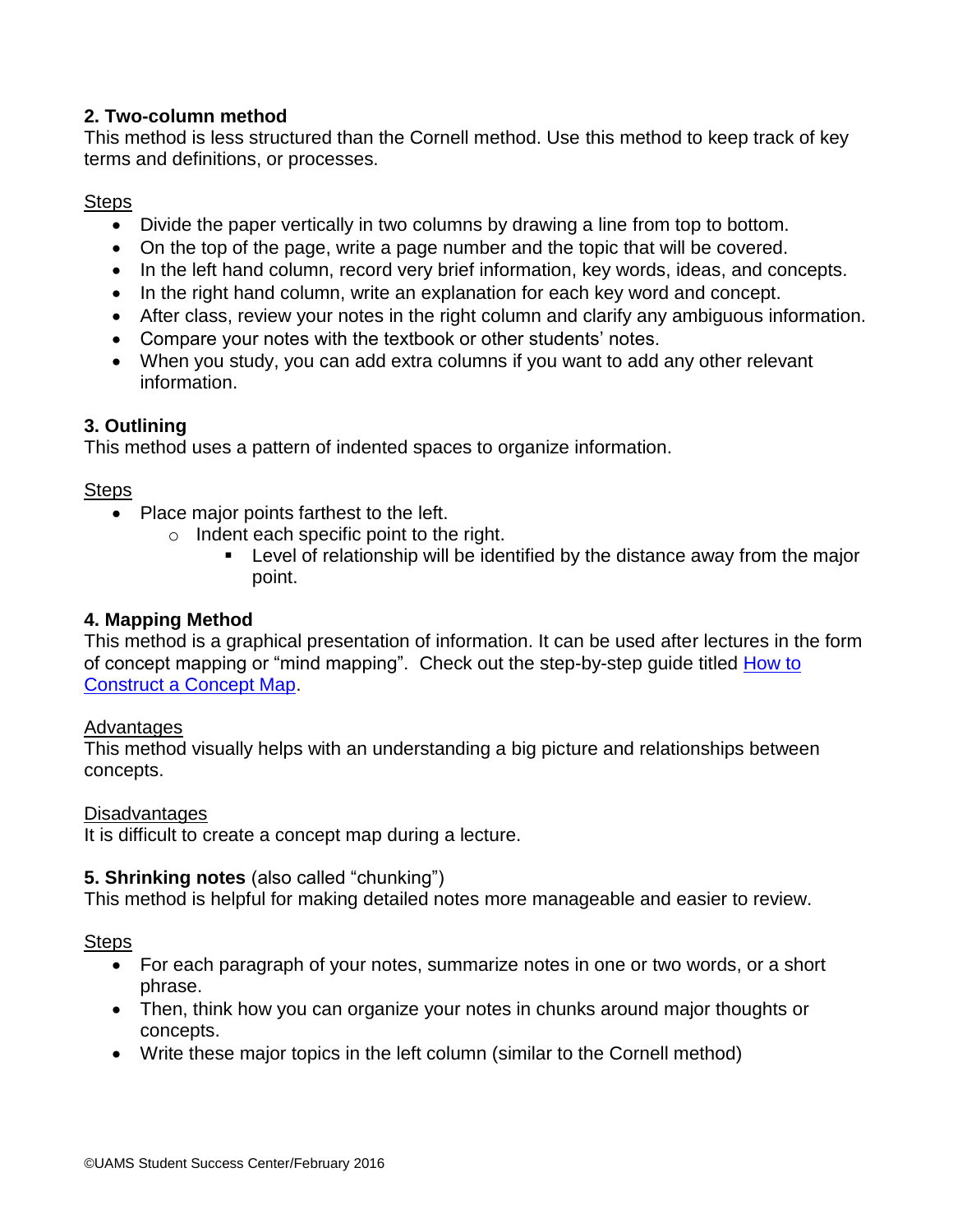# **6. Charting Method**

Used to categorize information. Can be helpful for pharmacology, comparing symptoms of diseases, etc. (see examples below).

# Advantages

Organizing the material in categories after class will help you to see the relationships between information. It will be easier to compare and contrast, see differences and similarities.

#### Disadvantages

Difficult to use during the class because you need time to create the chart

**Examples** 

Pharmacology:

| ັ<br><b>Drug Name</b> |                          | Usage    | Trade Names   Indications &   Contraindications | <b>Mechanism of</b><br><b>Action</b> | <b>Side</b><br><b>Effects</b> |
|-----------------------|--------------------------|----------|-------------------------------------------------|--------------------------------------|-------------------------------|
| Naproxen<br>Sodium    | Aleve<br><b>Naprosyn</b> | $\cdots$ | .                                               | .                                    | $\cdots$                      |

#### Pathology/Epidemiology:

| <b>Disease Name</b> | <b>Alternate Name</b>                     | Svstem    | Symptoms | <b>Test Results</b> | 'Treatment |
|---------------------|-------------------------------------------|-----------|----------|---------------------|------------|
|                     | Chronic Thyroiditis   Hashimoto's disease | Endocrine |          | .                   | .          |

# **7. Sentence Method**

Write every new topic, fact or idea on a separate line and number them.

#### Advantages

The notes are slightly more organized than a paragraph in the text.

#### **Disadvantages**

You cannot easily identify the main points, key words and concepts and relationships. You will still need to organize these notes. (Consider color coding and highlighting, described below.)

#### **8. Color coding**

To help you with triggering your memory when reviewing your notes, you can use different colors for the relative importance of information and comparison.

#### Steps

Use a different color of highlighter to distinguish different types of information and organize them by topic or by relationship to each other. Develop your own color coding depending on the type of material and organization of the notes.

#### **9. Abbreviations**

Using abbreviations can increase speed of note-taking during lectures. Use common abbreviations and/or create abbreviations that remind you of the full word.

| <b>Examples</b> |                                  |                                 |
|-----------------|----------------------------------|---------------------------------|
| $B4 = before$   | $\ge$ = greater than or equal to | $ml = milliliter$               |
| $w/ = with$     | $\Delta$ = change                | $\rightarrow$ = leads to/causes |